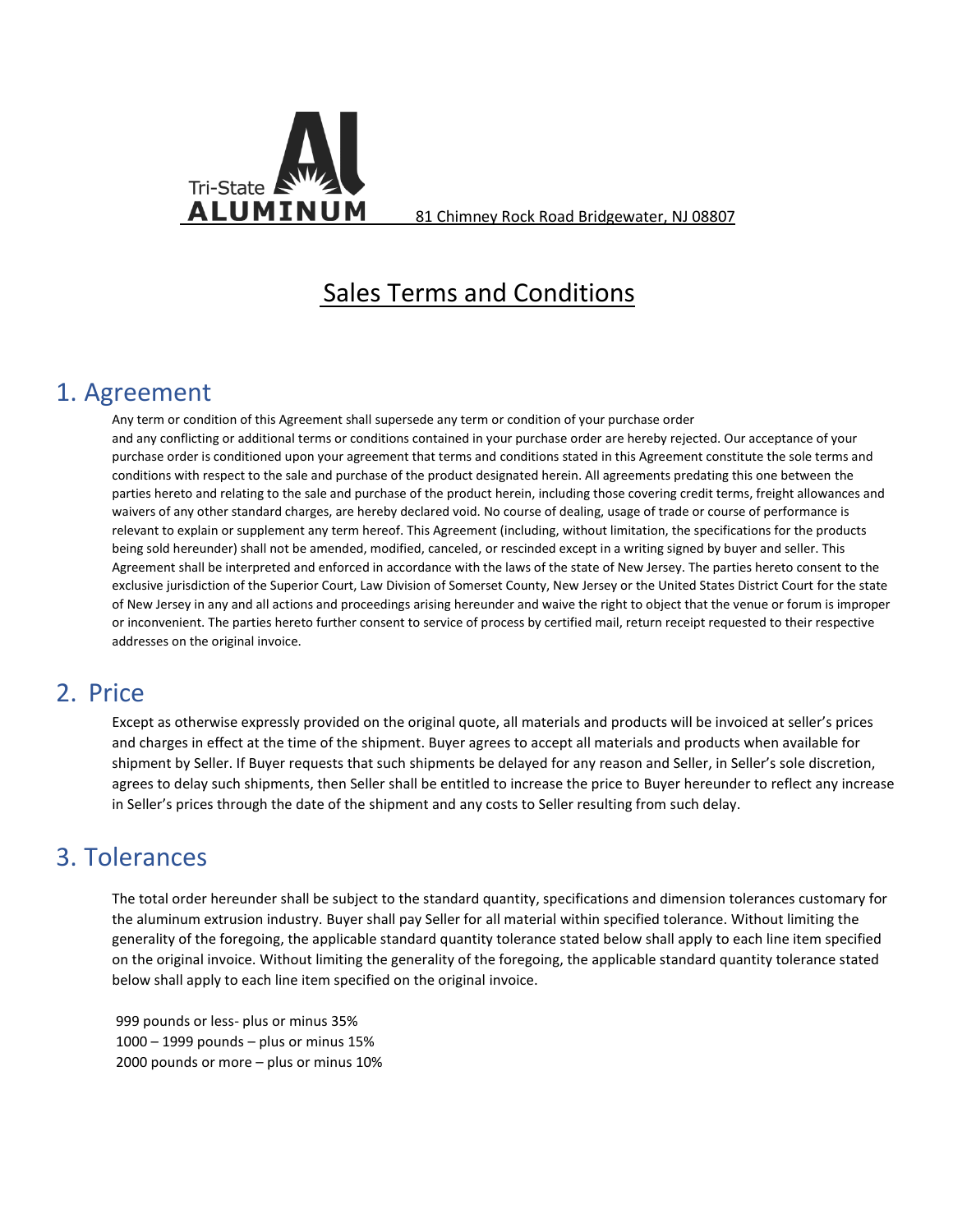### 4. Payment

Except as otherwise expressly provided on the original invoice, invoices are payable only in United States dollars net 30 days from the date of the applicable invoice. Seller may from time-to-time demand different terms of payment from those specified in this Agreement, stop production or defer or decline to make any shipment pending receipt of current assurances acceptable to Seller of Buyer's financial responsibility. Further, Seller shall have no further obligation to continue production or to make any shipment if Buyer is overdue on any payments due from Buyer to Seller, whether under this Agreement or otherwise. Buyer agrees to pay all costs and expenses, including reasonable attorney's fees, incurred by Seller in the collection of any sum payable by Buyer to Seller, any overdue payment shall accrue interest at the lesser of 1  $\frac{1}{2}$ % per month or the maximum interest rate permitted by applicable law.

# 5. Cancellation

Buyer acknowledges that the goods being manufactured hereunder are specifically for Buyer and, therefore, this agreement is not cancelable by Buyer.

#### 6. Taxes

Applicable federal, state and local taxes now or hereinafter enacted, in connection with the purchase hereunder are not included in the price, are the sole responsibility of Buyer and whenever possible will be added to the invoice to be paid by Buyer unless, with respect to taxes due to a particular taxing authority, Buyer provides Seller with a valid tax exemption certificate number indicating that the sale of the product is not subject to such taxation. Failure of Seller to add any such taxes to an invoice shall not relieve Buyer of its obligation to pay such taxes.

#### 7. Delivery

The delivery dates as agreed constitute good faith estimates only. Failure to deliver on the specified delivery dates shall not be cause for cancellation by Buyer or for assertion of damages, charges or liability of any kind whatsoever (including, without limitation, consequential damages) against Seller. Seller shall exercise its best efforts to notify Buyer of any material delay in delivery. Seller shall not be entitled to make partial shipments.

#### 8. Warranty

At the time of shipment, Sellers's products covered by this Agreement will be free from defects in material and workmanship and shall conform to industry standards and to any written specifications referenced on the invoice. SELLER MAKES NO REPRESENTATION OR WARRANTY OF ANY KIND, STATUTORY, EXPRESSED OF IMPLIED, AND SELLER SPECIFICALLY NEGATES ANY WARRANTY OF MERCHANTABILITY OR FITNESS FOR ANY PARTICULAR PURPOSE. Seller does not warrant that product covered by this Agreement are in conformance with federal, state or local laws, regulations or requirements and Buyer assumes all risk and liability for results obtained by the use of Sellers products covered by this Agreement, whether used singly or in combination with other products. Sellers's liability and Buyers remedies under this agreement shall be limited solely to, at Sellers option, the replacement or repair (reprocessing) of the products not complying with the warranty set forth in this paragraph, or the refunding of the purchase price of such faulty products or of products covered by this Agreement which are not delivered to Buyer. Sellers's liability hereunder shall not in any event exceed the purchase price of such faulty or non-delivered products. In the event Seller refunds to Buyer the purchase price of certain products, then such products will be returned to Seller or, at Sellers option, scrapped by Buyer with the scrap value being paid by Buyer to Seller. SELLER SHALL NOT BE LIABLE FOR ANY LOSS OF PROFIT, REVENUE OR BUSINESS OR FOR ANY INCIDENTAL, DIRECT, PERSONAL INJURY OR CONSEQUENTIAL DAMAGES. Buyer further acknowledges that, in the event Seller is painting, anodizing or performing other services on aluminum not extruded by Seller and during such processes, such aluminum is lost, damaged or otherwise rendered unusable, Buyer's remedy and Sellers's liability shall be limited solely to the return to Buyer of such aluminum not lost, damaged or otherwise unusable.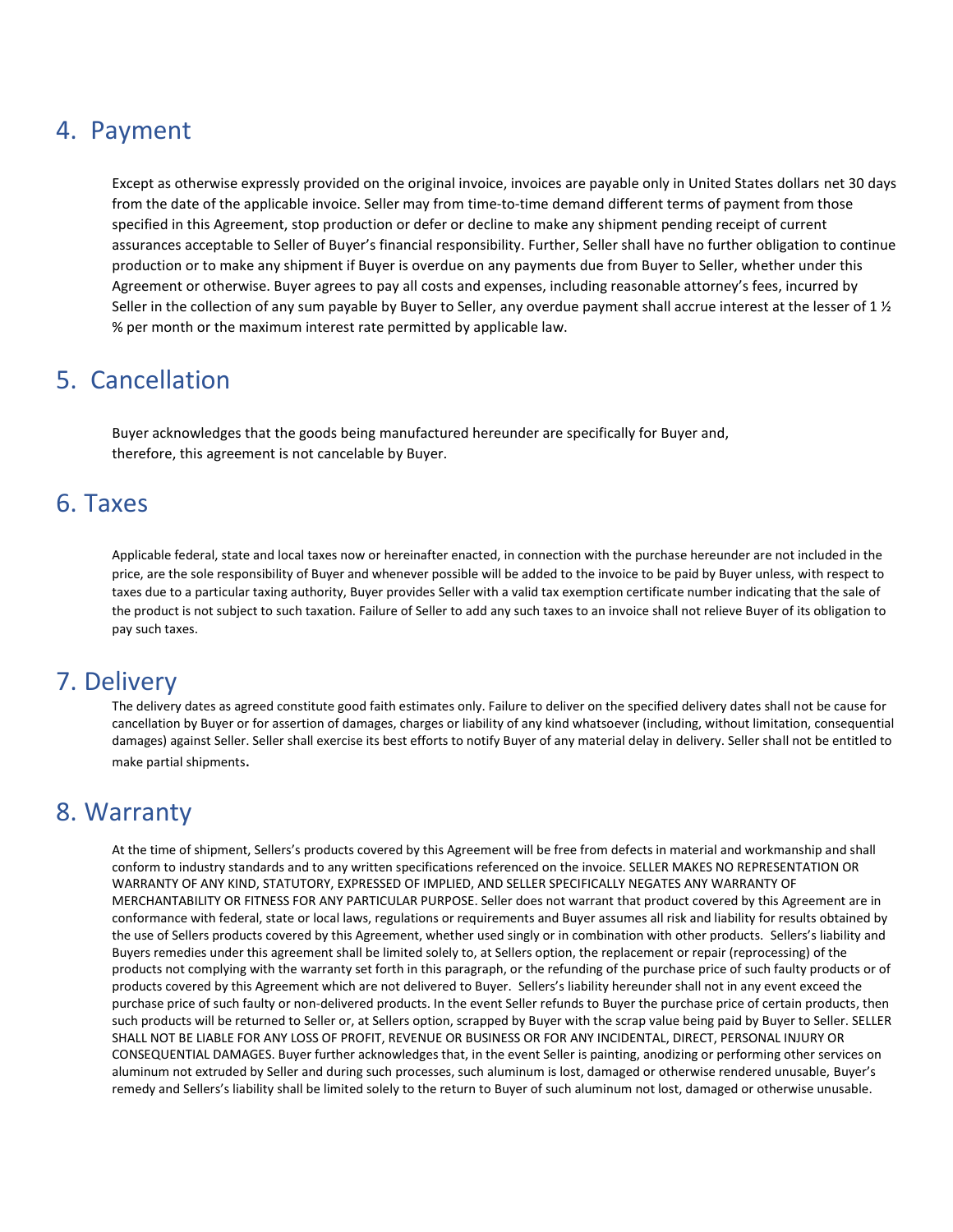# 9. Claims

Any course of dealing between the parties to the contrary notwithstanding, all claims of any kind shall be deemed waived by Buyer unless made inwriting within (30) days after delivery specifying any claimed defector default. No inspection or investigation of claim by Seller occurring after the period specified shall be deemed a waiver of this provision. Products may be returned only after written notice and opportunity for inspection by Seller and upon receipt by Buyer of written authorization and definite shipping instructions from Seller.

# 10. Buyers Design

Buyer has engaged Seller to manufacture material to Buyer's specifications and requirements. Buyer recognizes that the Seller is not responsible for the prints, drawings, specifications and requirements or for the design represented thereby and that materials with such design were requested and specified by the Buyer. Buyer is responsible for testing or otherwise determining the sufficiency and applicability of the design. Buyer recognizes that the Buyer and not the Seller, is responsible for determining the sufficiency and applicability of the material for the Buyer's intended use. Buyer represents that it is not relying on the skill or judgement of any person employed by the Seller in selecting work or furnishing goods suitable to Buyers need and Buyer has not relied on any statement by any such person in connection with this sale. Buyer will defend, indemnify and hold Seller harmless from any claim, liability or damage arising in whole or in part from the insufficiency or unacceptability of the requested design and materials made with such design and Buyer's failure to test or determine the sufficiency or acceptability of the materials for the Buyers intended use. The parties further hereby acknowledge and agree that Seller, as a sub-component supplier of extrusion to Buyer, shall bear no liability whatsoever for Buyer's ultimate part or component into which Seller's extrusions are incorporated. Buyer hereby agrees to release, indemnify, defend and hold Seller harmless for any warranty claims or causes of action arising out of the fabrication, manufacture, installation or use of the goods supplied hereunder.

### 11. Infringement

Buyer agrees to indemnify , defend, protect and save harmless Seller against all suits at law or in equity and from all attorney's fees, damages, claims and demands for actual or alleged infringement of any United States or foreign patent, copyright or trademark or other rights of any third party in connection with the manufacture, advertisement use or sale of any material, product, design, name or printed matter furnished, specified or designed pursuant to this agreement.

### 12. Equipment

Any equipment, jigs, tools or dies which Seller specifically constructs or acquires for use on Buyer's order shall be and remain Seller's property and in Seller's sole possession and control, regardless of whether some or all of the costs thereof are paid for by Buyer. When for three (3) consecutive years no goods are sold to Buyer which are made with any such equipment, Seller may dispose thereof as Seller desires without liability to Buyer.

# 13. Force Majeure

Seller shall not be liable for any failure to discharge its obligation hereunder due to strikes, labor shortages, differences with workmen, war, accidents, fires or other casualties, mechanical failure of machinery or equipment, shutdowns of its manufacturing plant or plants supplying it, orders or requirements of the United States government, embargoes, inability to secure transportation facilities, failure of the usual sources of supplies of raw materials, supplies and equipment, restrictions imposed by federal, state or local law, acts of God, acts of governmental authority, or other causes beyond the control of seller.

#### 14. Government Contracts

Seller shall use its best efforts to comply with all provisions which are mandatorily imposed on Buyer by any applicable federal statute but only in the event Buyer has informed Seller in writing of all such requirements prior to the date hereof.